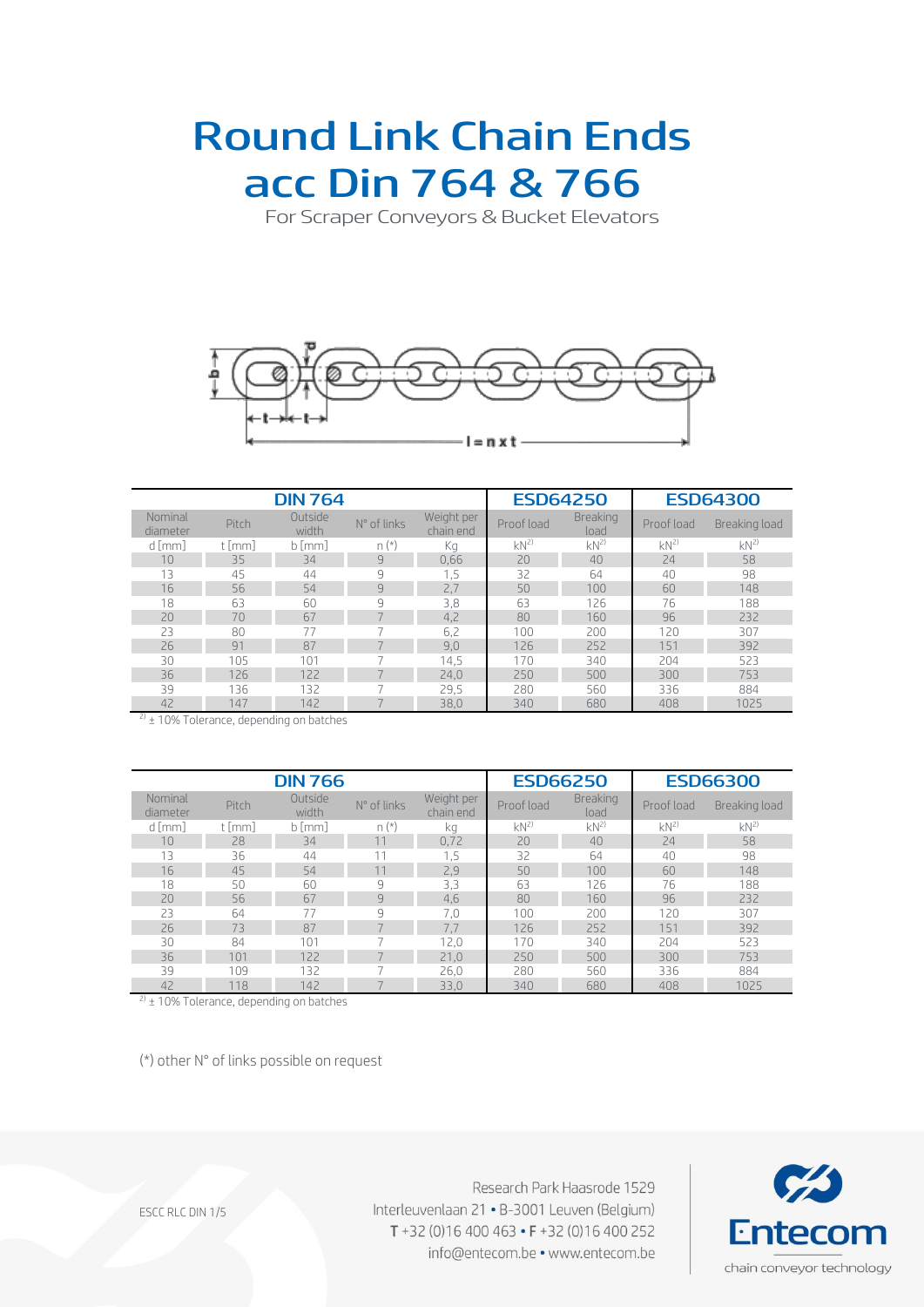# Round Link Chain Ends acc Din 764& 766

Technical Properties

|                                                   | <b>Chain ends</b>                    |                                              |  |  |  |  |
|---------------------------------------------------|--------------------------------------|----------------------------------------------|--|--|--|--|
| <b>ESD-Qualities</b>                              | <b>ESD6X250</b>                      | <b>ESD6X300</b>                              |  |  |  |  |
|                                                   |                                      |                                              |  |  |  |  |
| Proof strength [N/mm <sup>2</sup> ]               | 125                                  | 150                                          |  |  |  |  |
| Breaking strength<br>[N/mm <sup>2</sup> ]         | 250                                  | $300^{3}$                                    |  |  |  |  |
| Surface hardness HB<br>in the back of the bracket |                                      |                                              |  |  |  |  |
| Surface hardness HV30<br>in the rounding          | $800^{1}$                            | $800^{1}$                                    |  |  |  |  |
| Carburizing depth HTÄ<br>$0,1 d \pm 0,01 d$       | 0,1                                  | 0.1                                          |  |  |  |  |
| Hardening dept EHT                                | $0.06^{2}$                           | $0.06^{2}$                                   |  |  |  |  |
| Material                                          | Manganese steel                      | Chrome-Nickel alloyed<br>super-refined steel |  |  |  |  |
| $11 + 5%$                                         | $2) \ge 30$ mm diam.<br>0,05d 550 HV | $3$ ) > 30 mm diam.<br>Tolerance 20%         |  |  |  |  |

### ESD6X250

Highly wear resistant elevator and conveyor chain, produced acc. DIN 764/766 Made of age resistant special manganese chain steel, calibrated and bundled in matched pairs Surface hardness more than 800 HV measured 0,25 mm below the surface, Carburizing depth HTÄ 0,1d ± 0,01d Hardening depth EHT at 0,06d more than 550 HV up to diam.28 mm ,

from diam.30 mm and bigger hardening depth EHT at 0,05d more than 550 HV Proof strength 125 N/mm², breaking strength 250 N/mm²

### ESD6X300

Highly wear resistant elevator and conveyor chain, produced acc. DIN 764/766 Made of age and corrosion resistant chrome nickel-alloyed super-refined chain steel, Calibrated and bundled in matched pairs Surface hardness more than 800 HV measured 0,25 mm below the surface, Carburizing depth HTÄ 0,1d ± 0,01d Hardening depth EHT at 0,06d more than 550 HV up to diam.28 mm , from diam.30mm and bigger hardening depth at 0,05d more than 550 HV Proof strength 150 N/mm², breaking strength 300 N/mm²

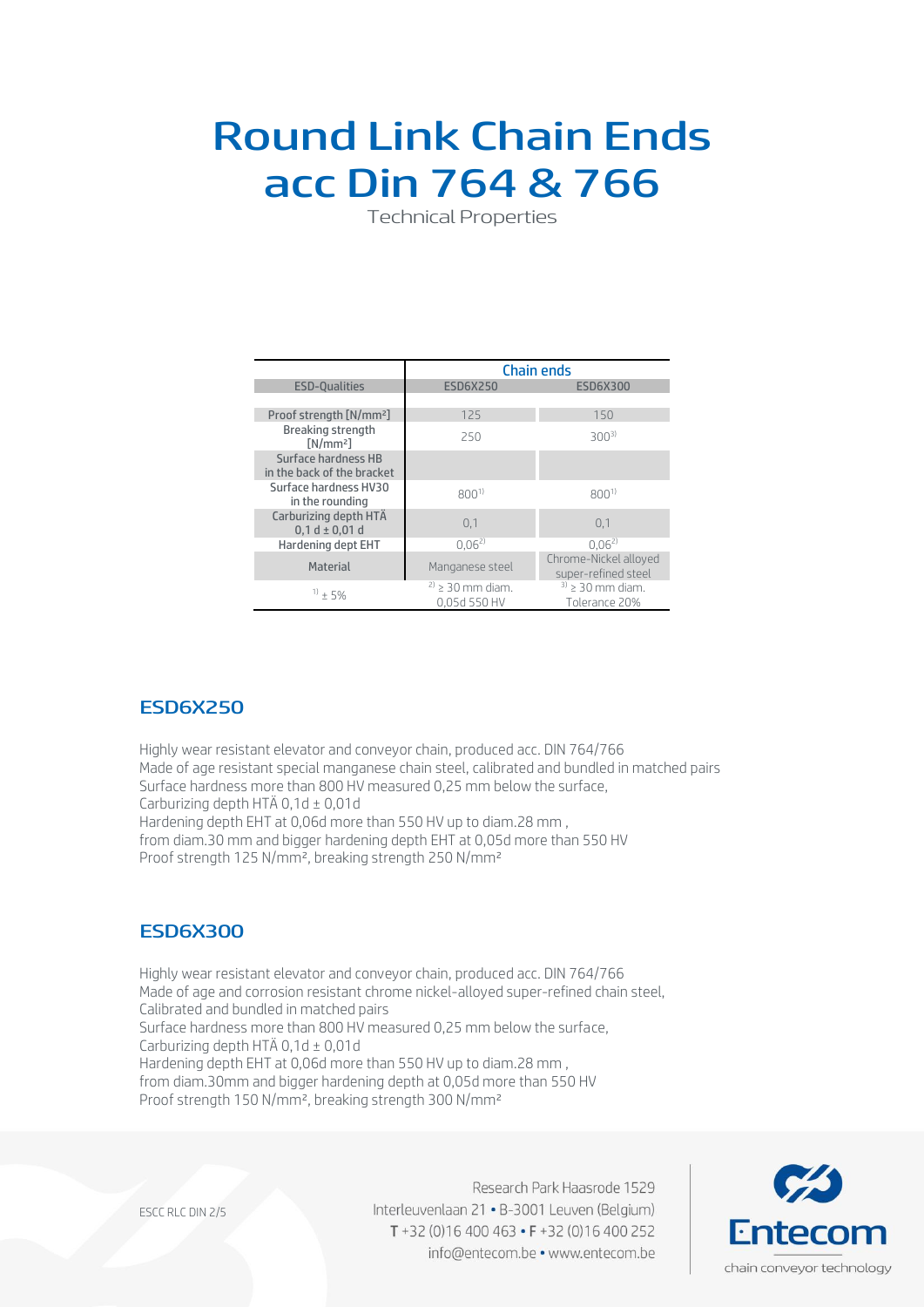# Round Link Brackets acc Din 745& 5699

Technical Properties

|                                                   | <b>Chain brackets</b>                                   |                                                     |  |  |  |  |
|---------------------------------------------------|---------------------------------------------------------|-----------------------------------------------------|--|--|--|--|
| <b>ESD-Oualities</b>                              | ESDXX280                                                | ESDXX400                                            |  |  |  |  |
|                                                   |                                                         |                                                     |  |  |  |  |
| Proof strength [N/mm <sup>2</sup> ]               | 125                                                     | $740^{11}$                                          |  |  |  |  |
| Breaking strength<br>[N/mm <sup>2</sup> ]         | 280                                                     | $400^{11}$                                          |  |  |  |  |
| Surface hardness HB<br>in the back of the bracket | 240-360                                                 | 300-360                                             |  |  |  |  |
| Surface hardness HV30<br>in the rounding          | >600                                                    | >600                                                |  |  |  |  |
| <b>Hardening dept EHT</b>                         | 0,1                                                     | 0.1                                                 |  |  |  |  |
| Material                                          | Fine grained heat<br>treatable steel                    | Chrome-Molybdenum<br>alloyed super-refined<br>steel |  |  |  |  |
|                                                   | <sup>1)</sup> depending on production lot -10% possible |                                                     |  |  |  |  |

### ESDXX280

Highly wear resistant chain brackets, produced acc. DIN745/5699, material age resistant fine grained heat treatable steel, at the distance plate contact surface machined, pivots adjusted, heat treated to a tensile strength of 800 - 1.200 N/mm<sup>2</sup> measured at the back of the bracket, inductively hardened at the inside load bearing roundings, surface hardness more than 600 HV measured 0,25 mm below the surface, hardening depth Rht 0,1d min. 550 HV5 +0,03d related to dimension d<sup>1</sup> proof strength 125 N/mm², breaking strength 280 N/mm²

### ESDXX400

Highly wear resistant chain brackets, produced acc. DIN745/5699, material age and corrosion resistant chrome-molybdenum-alloyed super-refined steel, at the distance plate contact surface machined, pivots adjusted, heat treated to a tensile strength of 1.000 – 1.200 N/mm² measured at the back of the bracket, inductively hardened at the inside load bearing roundings, surface hardness more than 600 HV measured 0,25 mm below the surface, hardening depth Rht 0,1d min. 550 HV5 +0,03d related to dimension  $d<sup>1</sup>$ 

proof strength 240 N/mm², breaking strength 400 N/mm²



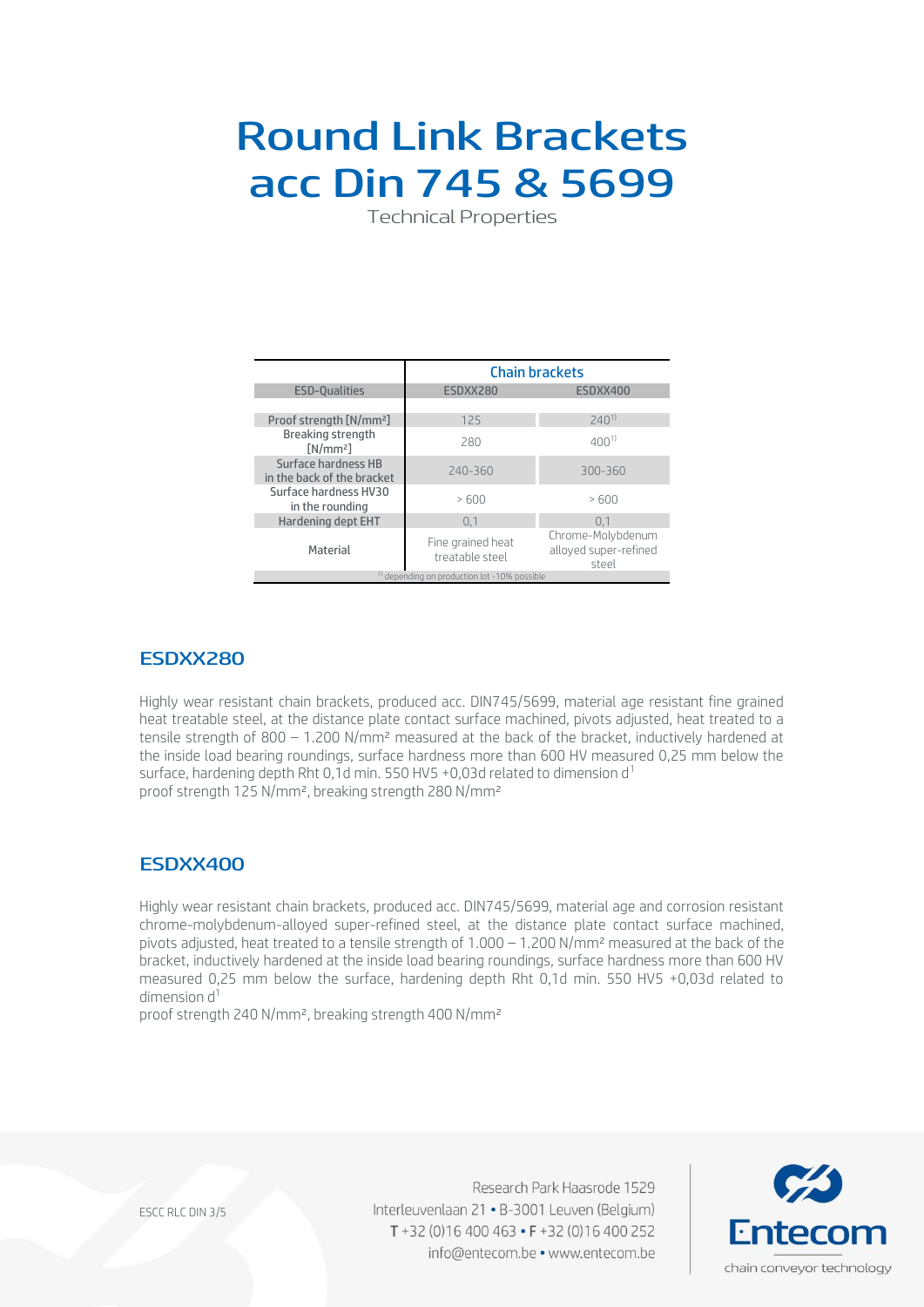### Round Link Chain Ends acc Din 764& 766

Brackets & Distance Plates





| <b>DISTANCE PLATE in material St 60-2</b> |     |                            |                   |                             |     |  |  |  |  |  |
|-------------------------------------------|-----|----------------------------|-------------------|-----------------------------|-----|--|--|--|--|--|
| Pitch                                     |     | Dimensions [mm]            | Weight/100<br>DC. |                             |     |  |  |  |  |  |
| $^{\dagger}$                              | M   | h                          | S                 | d                           | kg  |  |  |  |  |  |
| 35                                        | 65  | 30                         | 5                 | 10,5                        | 7   |  |  |  |  |  |
| $45^{1}$                                  | 75  | 30                         | 5                 | 10,5                        | 8   |  |  |  |  |  |
| $45^{21}$                                 | 75  | 30                         | 5                 | 13                          | 8   |  |  |  |  |  |
| $56^{1}$                                  | 95  | 40                         | 6                 | 13                          | 17  |  |  |  |  |  |
| $56^{2}$                                  | 95  | 40                         | 6                 | 15                          | 17  |  |  |  |  |  |
| 63                                        | 110 | 40                         | 6                 | 17                          | 20  |  |  |  |  |  |
| 70                                        | 120 | 50                         | 6                 | 21                          | 25  |  |  |  |  |  |
| 80                                        | 130 | 50                         | 6                 | 21                          | 28  |  |  |  |  |  |
| 91                                        | 150 | 60                         | 8                 | 25                          | 50  |  |  |  |  |  |
| 105                                       | 165 | 60                         | 8                 | 25                          | 56  |  |  |  |  |  |
| 126                                       | 200 | 70                         | 10                | 31                          | 100 |  |  |  |  |  |
| 136                                       | 220 | 80                         | 12                | 37                          | 146 |  |  |  |  |  |
| $147^{1}$                                 | 230 | 80                         | 12                | 31                          | 155 |  |  |  |  |  |
| $147^{2}$                                 | 230 | 80                         | 12                | 37                          | 153 |  |  |  |  |  |
|                                           |     | <sup>1)</sup> only DIN 745 |                   | <sup>2)</sup> only DIN 5699 |     |  |  |  |  |  |

| <b>BRACKET</b>  |     |    |     |    |                | <b>ESD99280</b> |                 | <b>ESD99400</b>         |            | Corresponding chain ends acc.<br>to |                                              |                                  |                 |      |          |    |
|-----------------|-----|----|-----|----|----------------|-----------------|-----------------|-------------------------|------------|-------------------------------------|----------------------------------------------|----------------------------------|-----------------|------|----------|----|
| Dimensions [mm] |     |    |     |    |                | Weight          | Proof<br>load   | <b>Breaking</b><br>load | Proof load | <b>Breaking</b><br>load             | <b>DIN</b><br>764+766<br>for plain<br>wheels | DIN 764 for<br>toothed<br>wheels |                 |      |          |    |
|                 |     | a  | b   | C  | d <sup>1</sup> | $d^2$           | M               | h                       |            | [kg/pc]                             | kN                                           | kN                               | kN              | kN   | d        | d  |
|                 | 35  | 23 | 59  | 8  | 10             | 12              | M <sub>10</sub> | 43                      | 25         | 0,14                                | 20                                           | 53                               | 36              | 62   |          | 10 |
|                 | 45  | 28 | 75  | 8  | 13             | 15              | M12             | 53                      | 30         | 0,26                                | 32                                           | 86                               | 60              | 106  | 10       | 13 |
|                 | 56  | 34 | 92  | 10 | 16             | 18              | M14             | 64                      | 35         | 0,42                                | 50                                           | 127                              | 96              | 160  | 13       | 16 |
|                 | 63  | 37 | 105 | 10 | 18             | 21              | M16             | 71                      | 40         | 0,65                                | 64                                           | 167                              | 120             | 200  | 16       | 18 |
| 5699            | 70  | 42 | 116 | 12 | 20             | 23              | M20             | 80                      | 45         | 1,00                                | 80                                           | 203                              | 150             | 250  | 18       | 20 |
| $\frac{2}{5}$   | 80  | 47 | 132 | 12 | 23             | 26              | M20             | 89                      | 45         | 1,22                                | 100                                          | 264                              | 196             | 330  | 20       | 23 |
|                 | 91  | 52 | 149 | 14 | 26             | 29              | M24             | 99                      | 55         | 1,86                                | 126                                          | 332                              | 252             | 420  | 23       | 26 |
|                 | 105 | 60 | 173 | 14 | 30             | 34              | M24             | 114                     | 55         | 2,50                                | 170                                          | 450                              | 332             | 560  | 26       | 30 |
|                 | 126 | 71 | 206 | 18 | 36             | 40              | M30             | 134                     | 65         | 4,40                                | 250                                          | 635                              | 480             | 810  | 30       | 36 |
|                 | 136 | 76 | 224 | 22 | 39             | 44              | M36             | 146                     | 75         | 6,35                                | 280                                          | 757                              | 560             | 950  | 33/36/39 | 39 |
|                 | 147 | 81 | 241 | 22 | 42             | 47              | M36             | 157                     | 75         | 7,30                                | 340                                          | 871                              | 640             | 1100 | 36/39/42 | 42 |
|                 |     |    |     |    |                |                 |                 |                         |            |                                     |                                              |                                  |                 |      |          |    |
|                 |     |    |     |    |                |                 |                 |                         |            |                                     |                                              | <b>ESD45280</b>                  | <b>ESD45400</b> |      |          |    |
|                 | 45  | 20 | 73  |    | 11.5           | 14              | M10             | 40                      | 25         | 0,17                                | 32                                           | 76                               | 60              | 102  | 10       | 13 |
|                 | 56  | 25 | 92  |    | 15             | 18              | M12             | 50                      | 32         | 0,36                                | 50                                           | 112                              | 96              | 155  | 13       | 16 |
|                 | 63  | 30 | 105 |    | 18             | 21              | M16             | 60                      | 40         | 0,60                                | 64                                           | 142                              | 120             | 194  | 16       | 18 |
| <b>DIN 745</b>  | 70  | 34 | 116 |    | 20             | 23              | M20             | 68                      | 45         | 0,90                                | 80                                           | 176                              | 150             | 242  | 18       | 20 |
|                 | 80  | 37 | 132 |    | 23             | 26              | M20             | 74                      | 45         | 1,13                                | 100                                          | 230                              | 196             | 320  | 20       | 23 |
|                 | 91  | 43 | 149 |    | 26             | 29              | M24             | 86                      | 55         | 1,83                                | 126                                          | 300                              | 252             | 406  | 23       | 26 |
|                 | 105 | 50 | 173 |    | 30             | 34              | M24             | 100                     | 55         | 2,40                                | 170                                          | 395                              | 332             | 542  | 26       | 30 |
|                 | 126 | 59 | 206 |    | 36             | 40              | M30             | 118                     | 70         | 4,00                                | 250                                          | 570                              | 480             | 782  | 30       | 36 |
|                 | 147 | 68 | 239 |    | 42             | 46              | M30             | 136                     | 70         | 5.65                                | 340                                          | 775                              | 640             | 1060 | 36/39/42 | 42 |

147 68 239 42 46 M30 136 70 5,65 340 775 640 1060 36/39/42 42



Research Park Haasrode 1529 Interleuvenlaan 21 · B-3001 Leuven (Belgium) T+32 (0)16 400 463 • F+32 (0)16 400 252 info@entecom.be • www.entecom.be

ESCC RLC DIN 4/5